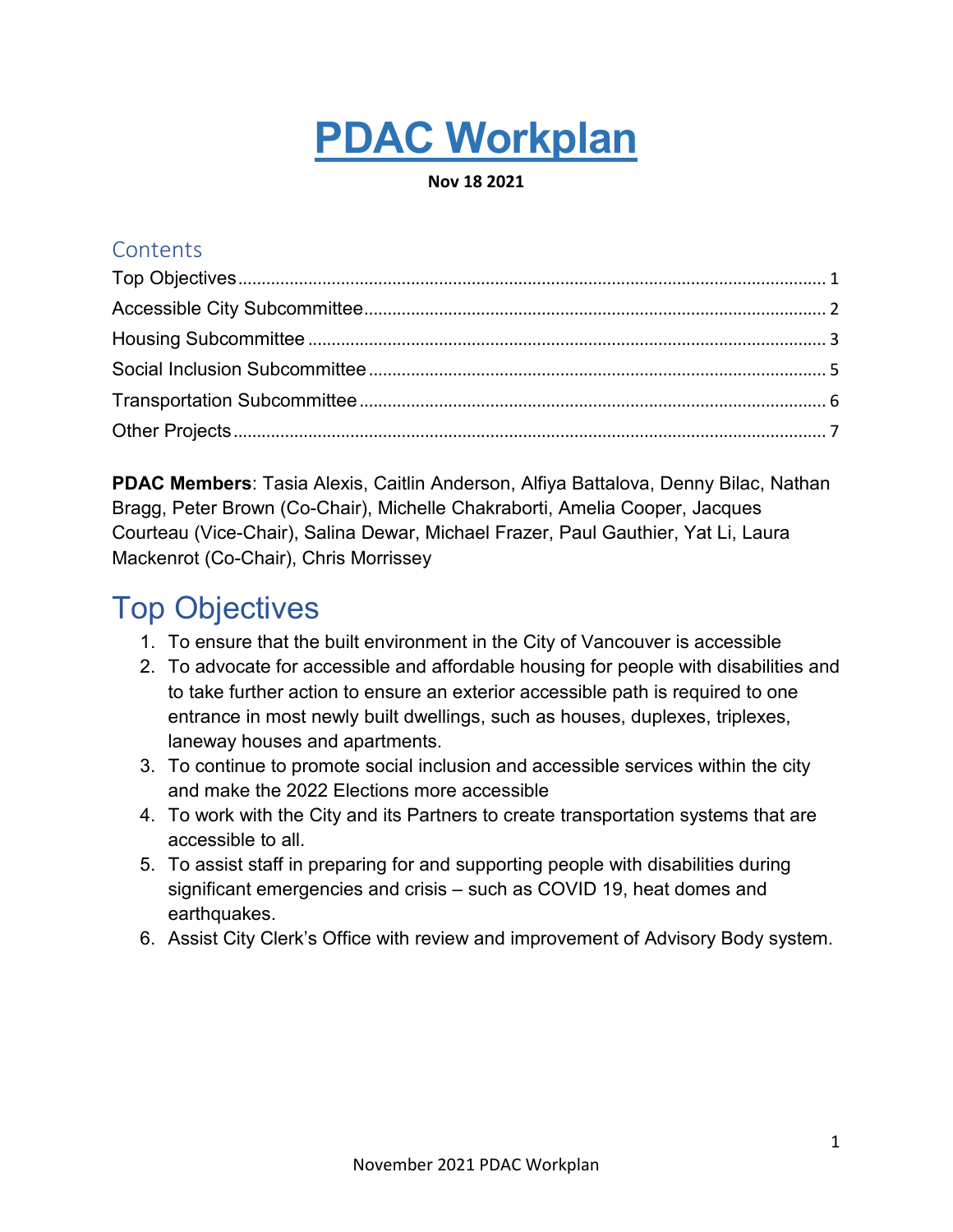# <span id="page-1-0"></span>Accessible City Subcommittee

#### **Chair:** Alfiya Battalova

**Members:** Tasia Alexis, Peter Brown, Amelia Cooper, Jacques Courteau, Michael Frazer, Laura Mackenrot

Most of the issues will be addressed by the committee as a whole, except for the Stanley Park issue that will be led by Peter Brown and accessibility of EV stations that will be led by Jacques Courteau.

#### **1. Accessibility of parks and community/city facilities**

- o Community centres (design indoor and outdoor, navigation, signage, washrooms, drop-off zone, parking, elevators, etc.) (e.g., Oakridge Civic Centre, Community Centre Strategy)
- o Parks (navigation, signage, parking, bike lanes, washrooms, etc.) (e.g., Stanley Park (temporary bike lane and access to washroom – Lead: Peter Brown), Parks washroom strategy and its implementation
- $\circ$  Elevators in public buildings
- o Emergency facilities and services in public buildings
- o Public accessible washrooms

#### **2. Outside built environment**

- o Accessible parking (availability, design)
- o Bicycle paths
- $\circ$  EV charging stations accessibility Lead: Jacques
- o Accessibility and availability of parks and playgrounds
- o Sidewalks

#### **3. Development Plans**

- o New St. Paul's Hospital
- o Northeast False Creek plan
- o Oakridge Plan
- $\circ$  Other new development projects

#### **4. Other**

- o Snow removal
- o Monitoring of Places for People Downtown strategy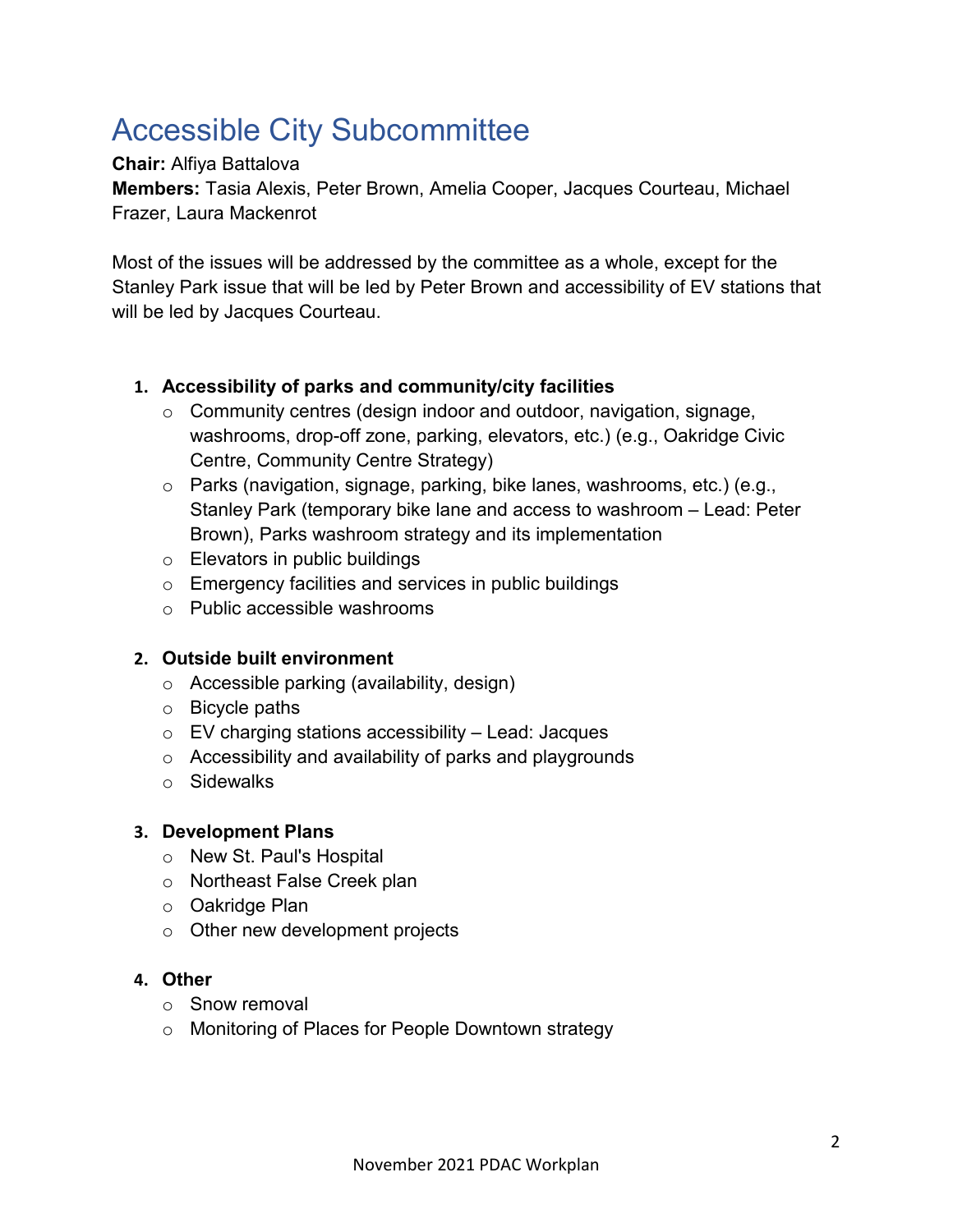# <span id="page-2-0"></span>Housing Subcommittee

**Co-Chairs:** Paul Gauthier & Jane Vorbrodt

**Members:** Tasia Alexis, Denny Bilac, Salina Dewar, Laura Mackenrot, Chris Morrissey **Non PDAC Community Members:** Chris Hofley, Jane Vorbrodt (Co-Chair), Jill Weiss

#### **1. George Pearson Advisory Committee**

Lead: Paul; help from Chris M & Chris H

Continued involvement with the Pearson Dogwood Redevelopment Committee to ensure that accessible housing and support for residents moving out of Pearson Centre and into the community follow the Consensus Document. The Consensus Document includes principles for autonomy, integration, and full, independent living, and is the guiding document for the deinstitutionalization of Pearson Centre. It was developed by PDAC, Pearson Residents Redevelopment Group, and the Disability Alliance in 2013, and was then adopted by Vancouver Coastal Health and the City of Vancouver.

#### **2. Right Fit Program**

Lead: Jane; help from Paul

Continued involvement with the Right Fit Program, whose mandate is to match wheelchair users to accessible housing, equipment and support. Liaise and assist in expanding Right Fit's inventory of accessible housing stock.

#### **3. Urban Design Panel**

Jane to liaise

PDAC Housing Subcommittee helped establish a role on the Urban Design Panel to review the accessibility of incoming rezoning and development permit applications. Identify recurring accessibility-related issues, and liaise with City Staff and PDAC to prevent barriers from occurring in future projects.

#### **4. Jeanette Anderson Street**

Lead: Tasia; help from Paul & Laura

Ensure that an informational plaque about the disability advocate, Jeanette Anderson, is installed on the Street named after her.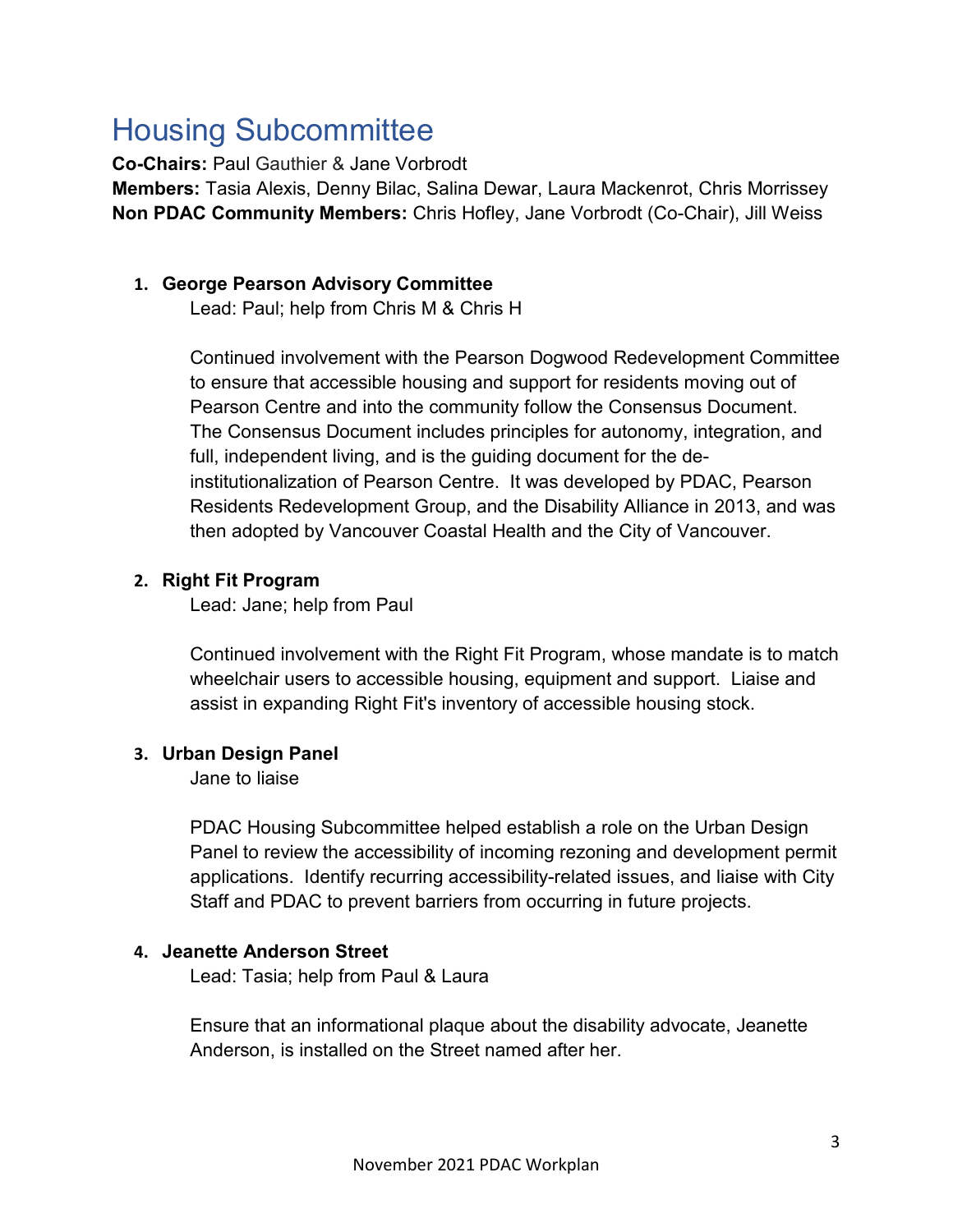#### **5. Accessible Path**

Lead: Jill & Chris M; with help from Tasia & Laura

Take further action to ensure an exterior accessible path is required to one entrance in most newly built dwellings, such as houses, duplexes, triplexes, laneway houses and apartments. This will complete Vancouver's Adaptable Building Bylaw and ensure that people with disabilities can visit other people's homes.

#### **6. Accessible units in new apartments & condominiums**

Lead: Chris M; help from Jill

Ongoing review of City of Vancouver policies regarding the required number of accessible units in new developments. Initiate recommendations for increasing required percentages.

#### **7. COV Accessibility Bylaws, Policies, Standards**

Lead: Chris M

Review current COV accessibility bylaws, policies & guidelines regarding accessibility, and provide recommendations for adjustment or improvement.

#### **8. Inventory of Accessible Suites**

Lead: Chris H

Ensure that an inventory of accessible suites, which are to be reviewed and categorized through PDAC's Accessibility Checklist, is listed in an easy-toaccess public database.

#### **9. Elevators**

Lead: Chris H

Consult with City staff regarding the difficulties associated with providing a single elevator in multi-storey housing developments.

#### **10. Renters Office**

Lead: Laura; with help from Salina

Involvement in the establishment of a Renters Office; ensure that the needs of persons with disabilities are addressed in this new civic initiative.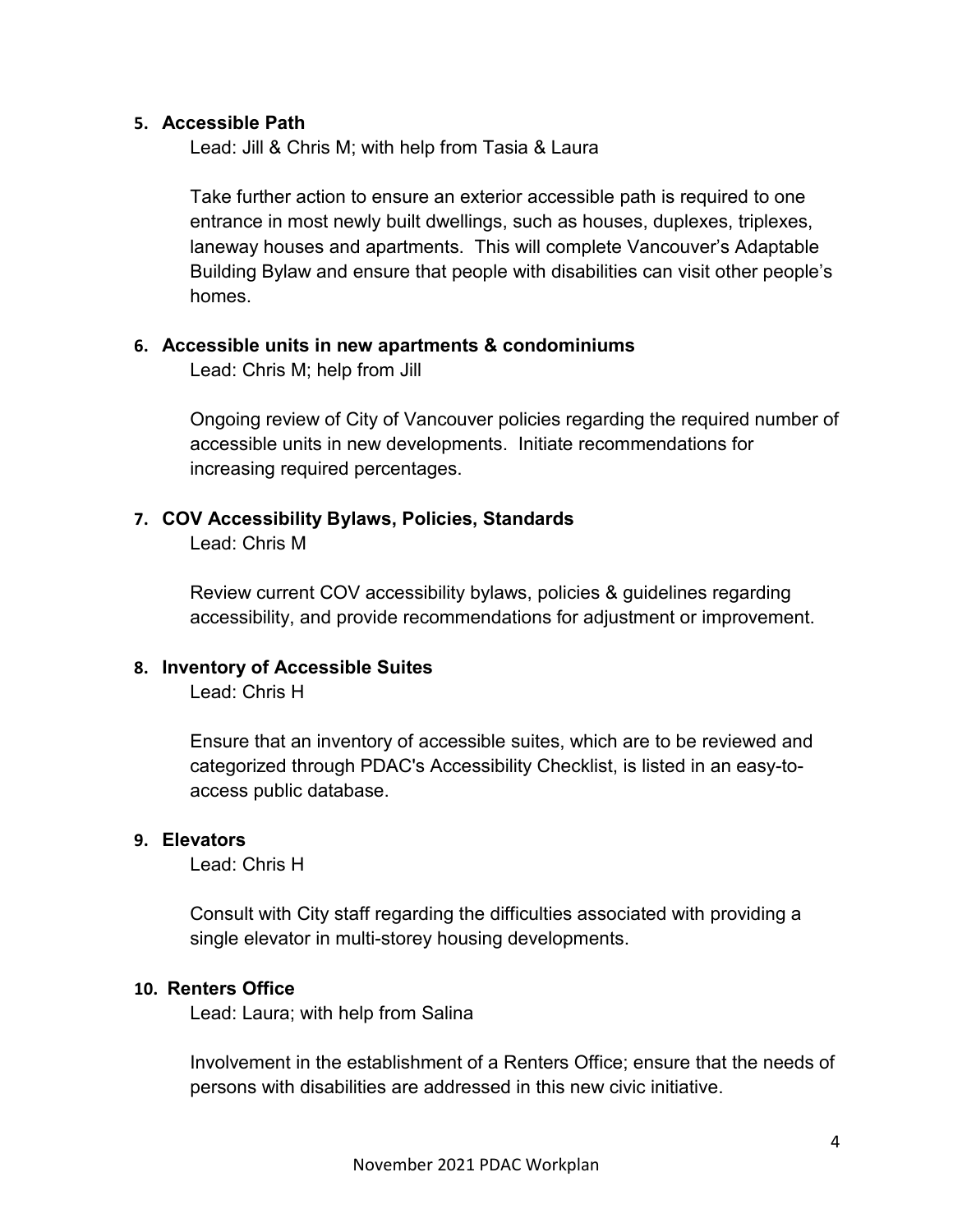# <span id="page-4-0"></span>Social Inclusion Subcommittee

**Chair:** Michelle Chakraborti

**Members:** Tasia Alexis, Caitlin Anderson, Alfiya Battalova, Nathan Bragg, Amelia Cooper, Salina Dewar, Laura Mackenrot

Issues will be addressed by the committee as a whole

#### **1. Janette Andersen Street**

A plaque explaining the historical significance of Pearson and explaining the contribution of Janette Andersen for community inclusion (in collaboration with the housing sub-committee).

#### **2. Telephone Voting 2022 City Election**

To make the elections more accessible by promoting engagement and collaboration with the committee prior to the elections.

- **3. Overcoming logistical issues and barriers to social inclusion at Vancouver Public Library (accessibility difficulties/barriers)**
- **4. Work with city staff to promote social inclusion and raise awareness about observance of special days, for e.g, 'World Mental Health day, World Disability day.**

Actions include lighting city hall, providing the information on the City of Vancouver twitter feed, add the standard dates to the accessibility website for the City of Vancouver.

#### **5. Attending consultations to provide feedback from a diversity, equity and inclusive lens**

- **6. Defining the term 'Social Inclusion' from our committee's perspective**
	- $\circ$  create a tagline on the definition of social inclusion
	- o educating city staff is crucial to increased actual social inclusion outcomes
- **7. Advocating for the creation of virtual meeting guidelines**
- **8. Work on the accessibility of the City of Vancouver website (vancouver.ca)**
- **9. Promotion of Social inclusion for individuals in the workplace**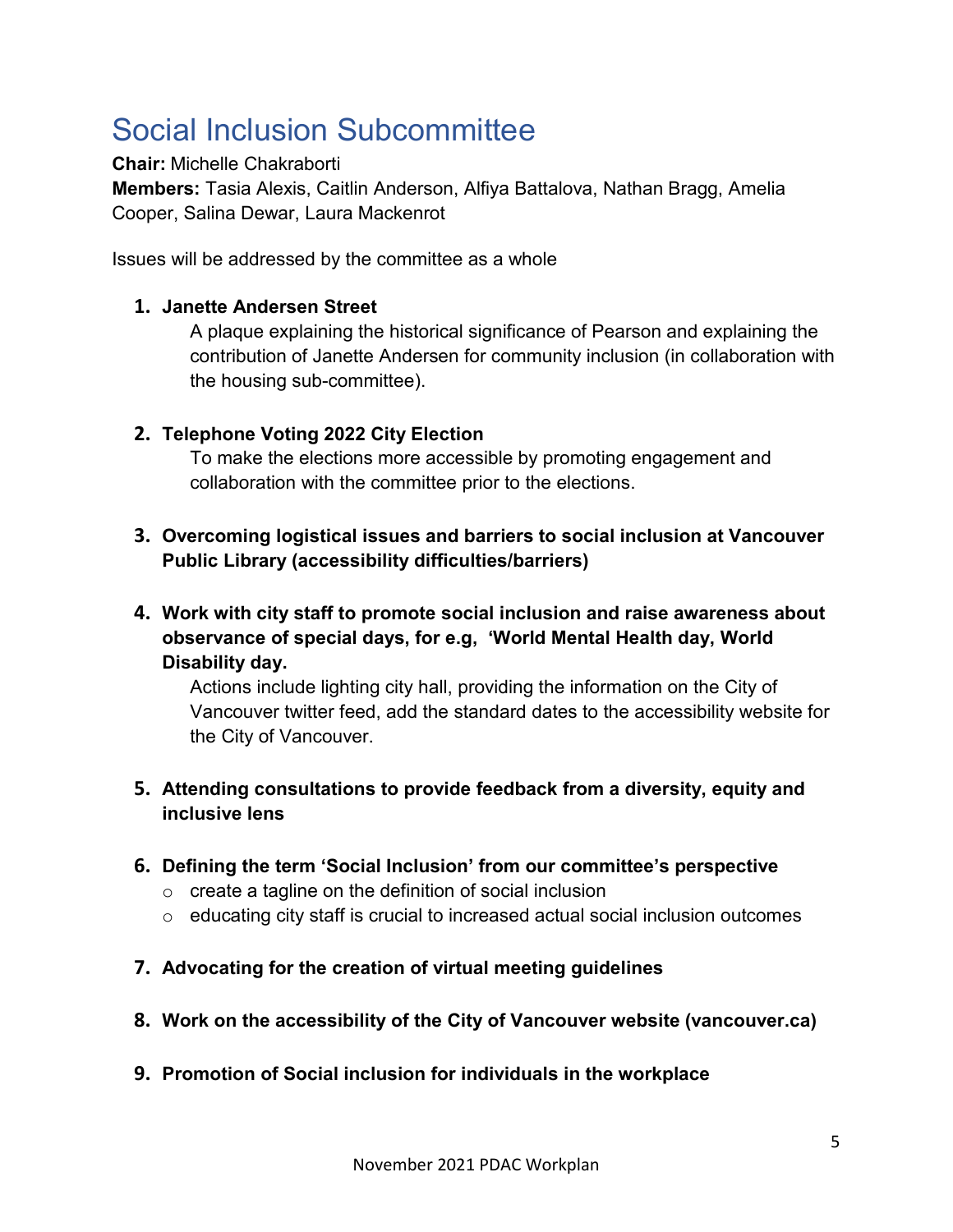#### **10. Presence of event assistants during events**

**11. Monitoring of the plastic bendable straw by-law** 

### <span id="page-5-0"></span>Transportation Subcommittee

**Chair:** Caitlin Anderson **Members:** Tasia Alexis, Yat Li, Laura Mackenrot **Non PDAC Community Members:** Dellie Lidyard, Jill Weiss

Issues will be addressed by the committee as a whole, except where lead is indicated

#### **1. Paratransit (HandyDART)**

Lead: Laura; help from Tasia & Jill

- o Ensure that persons who use HandyDART have equal transportation outcomes as those who use conventional transit
- o Increase the use of taxis within HandyDART to improve cost effectiveness and sustainability
- o HandyDART registration, engagement & overview: Tasia, Jill
- o HandyDART COMPASS: review training & feedback
- o Follow changes in the service and modernization project

#### **2. Conventional Transit**

Leads: Caitlin and Yat; help from Dellie

- o Broadway Extension line bathrooms and elevators: update and follow up
- o Work on increasing shelters at stops
- $\circ$  Bus balancing motion address the need for more seating: Tasia
- $\circ$  Increase access to washrooms and elevators through the whole system
- o Ensure that persons with disabilities are not refused access to buses and services

#### **3. User Directed Transportation Services**

#### **(Taxi/Limos/Ride Hailing)**

Leads: Yat and Caitlin; help from Jill